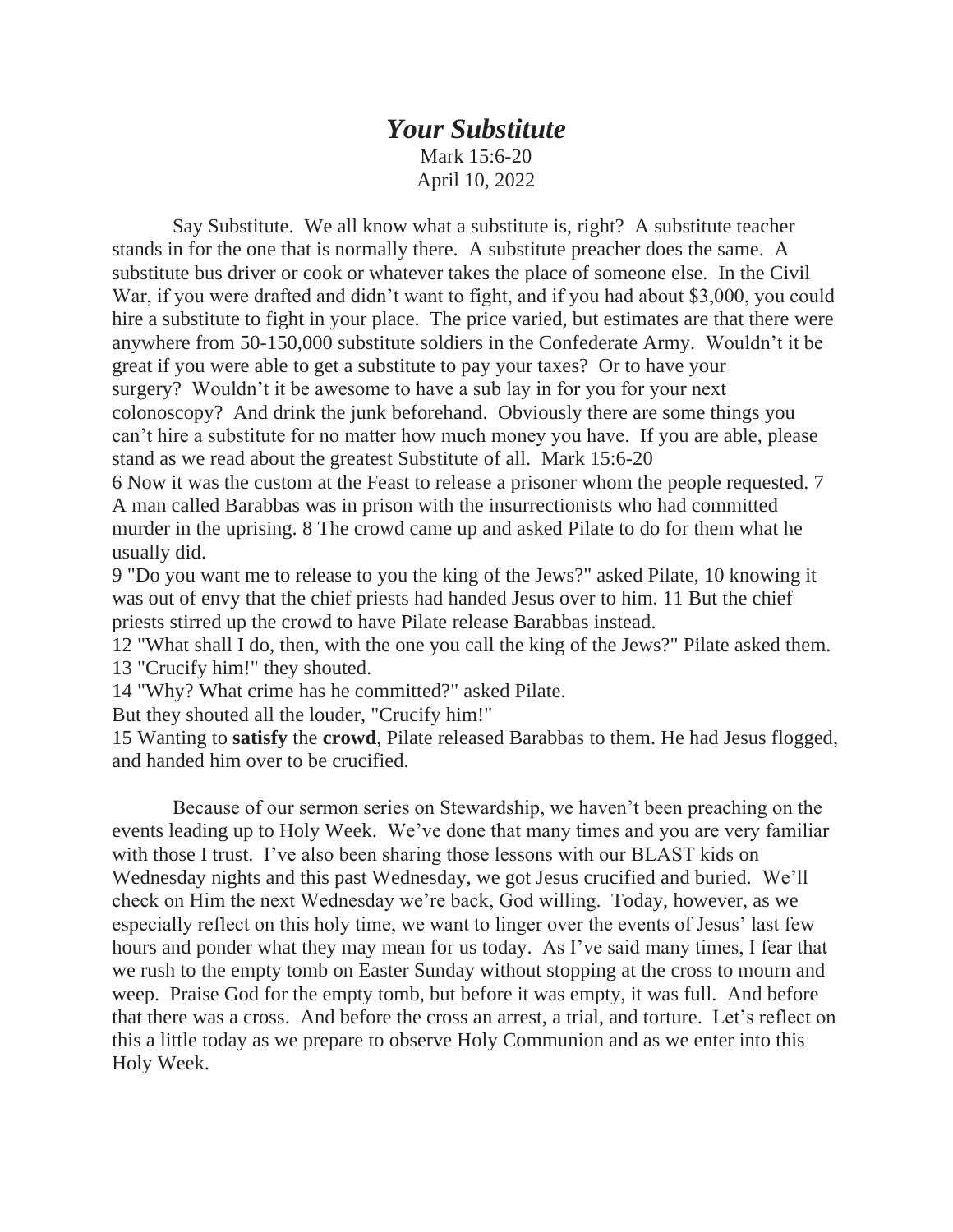About a week or so before this took place, Jesus raised a man named Lazarus from the dead. Five days before this Jesus entered the city riding on a donkey to shouts of Hosanna, Hail the King, and the like. But on Monday He cleared the temple and even though He was very popular with the masses, the powers that be were already scheming to take Him out. They just didn't know how or when.

 On Tuesday, Wednesday and Thursday, Jesus preached about His return and how we are to be ever ready. On Thursday night, He gathered in the Upper Room with His 12 closest friends to celebrate the Passover Feast and share one last night with them. We will reenact that event in just a little while. But after sharing the meal, the bread, the cup and a hymn, they left the upper room and traveled across the city and across the Kidron Valley to the Garden called Gethsemane where Jesus prayed while His disciples slept. Three times He returned to check on them only to find them fast asleep each time.

 They were forced awake pretty quickly, however, when the Temple guards arrived with their swords and torches to arrest Jesus, led by one of their own, Judas Iscariot who betrayed the Master with a kiss. After a futile attempt to fight back, Jesus' closest friends **all** deserted Him and fled into the night like scarred rabbits from a family of coyotes. And Jesus was led away alone to endure several illegal and unfair trials before finally ending up before Pilate for the last time.

 Historians tell us that Pontius Pilate was a ruthless ruler but he apparently had some sense of justice. He knew in his heart that Jesus was innocent and his own wife had been warned in a dream to steer clear of Him. He tried. Somewhere along the years, the Romans developed a practice of releasing a Jewish prisoner at Passover who the Jews requested. This would be Pilate's out, he thought. He'd turn Jesus lose and all could be well. But it was not to be.

 In verse 7 we're introduced to a very intriguing character. Say Barabbas. He's mentioned only briefly in each of the Gospels and nowhere else in history. This passage tells us that he was an insurrectionist which means he plotted overthrow of the Roman government. Luke calls it rebellion but it's the same thing. That's a pretty serious crime. Romans didn't take to it kindly and violators were not only prosecuted, they were executed. In his zeal to overthrow he had committed murder. Perhaps a soldier or maybe he had assassinated a Roman official. He was very well known not only to Pilate but to all the people for Matthew says he was notorious. He was a famous prisoner. Everyone knew about Barabbas like Al Capone or Machine Gun Kelly. Barabbas was a popular hero among the Jews because he dared stand up to Rome. But he had been caught and imprisoned and was now awaiting his execution planned for later that day.

 But his plans and his life and perhaps even his eternity got changed that morning. Literally on his way down the hall to his electric chair, or in this case, his cross, he got stopped. Outside the crowd is demanding that Pilate do what he customarily does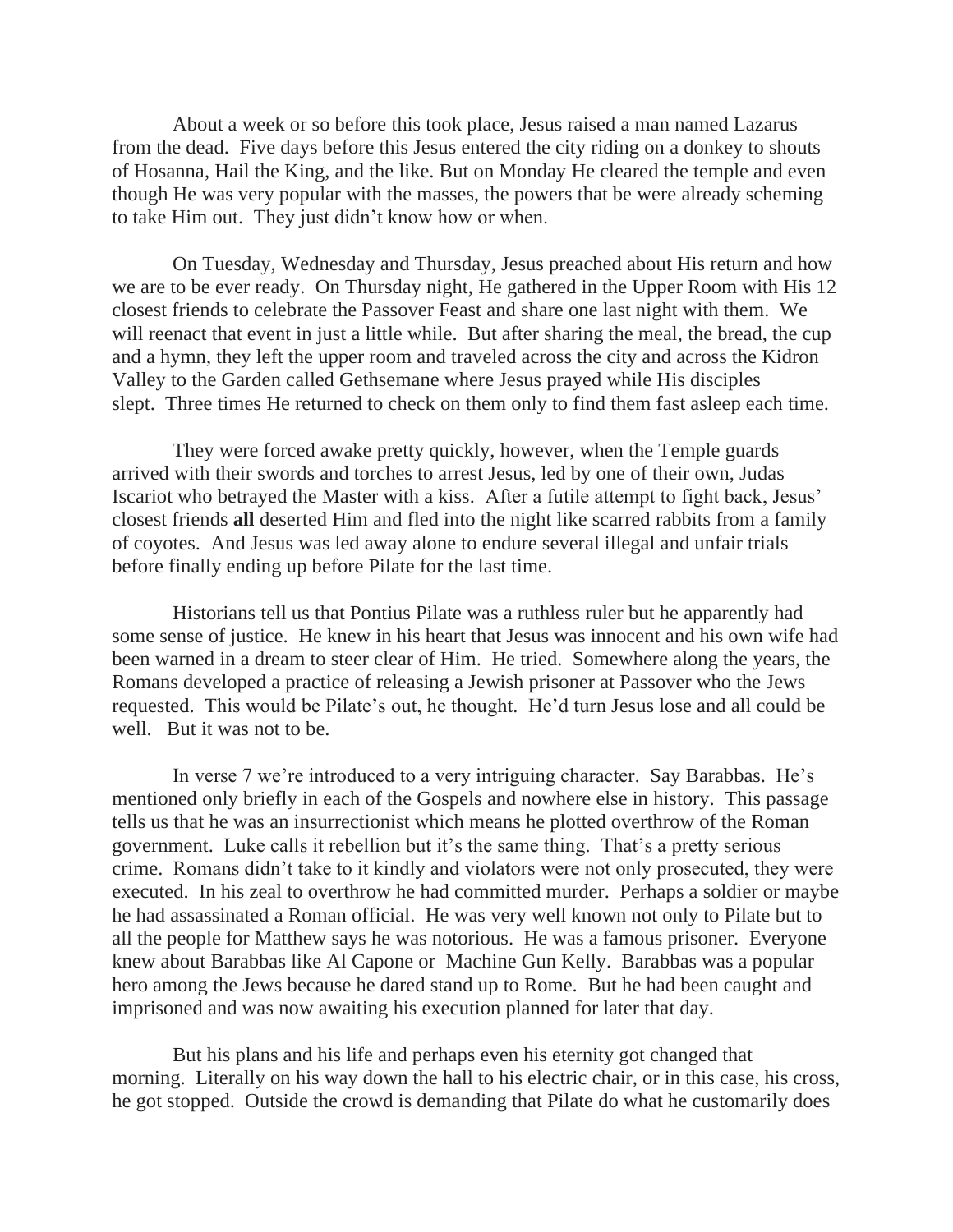and set one of their own free. "Ok," he says, "How about your king? The one who rode the donkey in here on Sunday? The one called Jesus?" And perhaps they would have gone with that, but the chief priests, of all people, the ones who are supposed to be the most just, most fair and most righteous, torpedo that. Instead of it being Pilate's chance to get out of a unjust bind, it's their chance to get rid of their chief adversary. They stirred up the crowd and, by the way, the crowd **allowed** themselves to be stirred up. Beware of mob mentality. There's usually always an instigator with a motive you probably know nothing about in the background stirring things up. Beware of being played.

 "No, we don't want Jesus. We want Barabbas. We want Barabbas." "Well then, what shall I do with the one you call the king of the Jews?" Pilate asked. And manipulated once again by the priests, they shouted back, "Crucify him!" When Pilate tried to talk sense and justice, they shouted even louder, "Crucify him!" Luke says their shouts prevailed.

 Verse 15 "Wanting to satisfy the crowd, Pilate released Barabbas to them. He had Jesus flogged, and handed him over to be crucified." Here we have the strongest temptation for every leader. Wanting to satisfy the crowd. We all want people to like us. We don't want to be hated or for people to leave or oppose us, so we satisfy the crowd. And he released a guilty rebellious murderer named Barabbas and sent Jesus to the cross. Matthew tells us that Pilate then washed his hands to declare his innocence in Jesus' death to which the crowd responded, "Let his blood be on us and on our children!" Let it be on us indeed.

So that's really all we know about Barabbas. We don't know how old he was or what he worked at. We don't know where he was born or lived and we don't know his marital status. We don't know if he knew Jesus or not. He literally could be **any** of us. In fact, he is **each** of us. His name means son of the father. Obviously, right? Perhaps that's like Jr in those days. He was like his dad. And his greatest grandad, Adam. The one who committed rebellion and insurrection in the a place called Eden. Son of the father. Barabbas.

Just as Jesus took Barabbas' place on that cross, He also took Adams and yours and mine. We are all Barabbas. Our rap sheet might include different sins than his, but we all have our own long list for which we are guilty. We all deserve to be tortured and die and go to hell for what we've knowingly done, not to mention what we're not even aware of. But Jesus **volunteered** to be our substitute. He stepped into our place. Jesus began to be flogged, excruciating pain, horrible torture that really belonged to Barabbas and to us. Did Barabbas stand afar off and watch as his substitute suffered in his place? My guess is he didn't. My guess is he ran for the hills before Pilate changed his mind and to plot his next attack. But he could have watched. I think we should watch so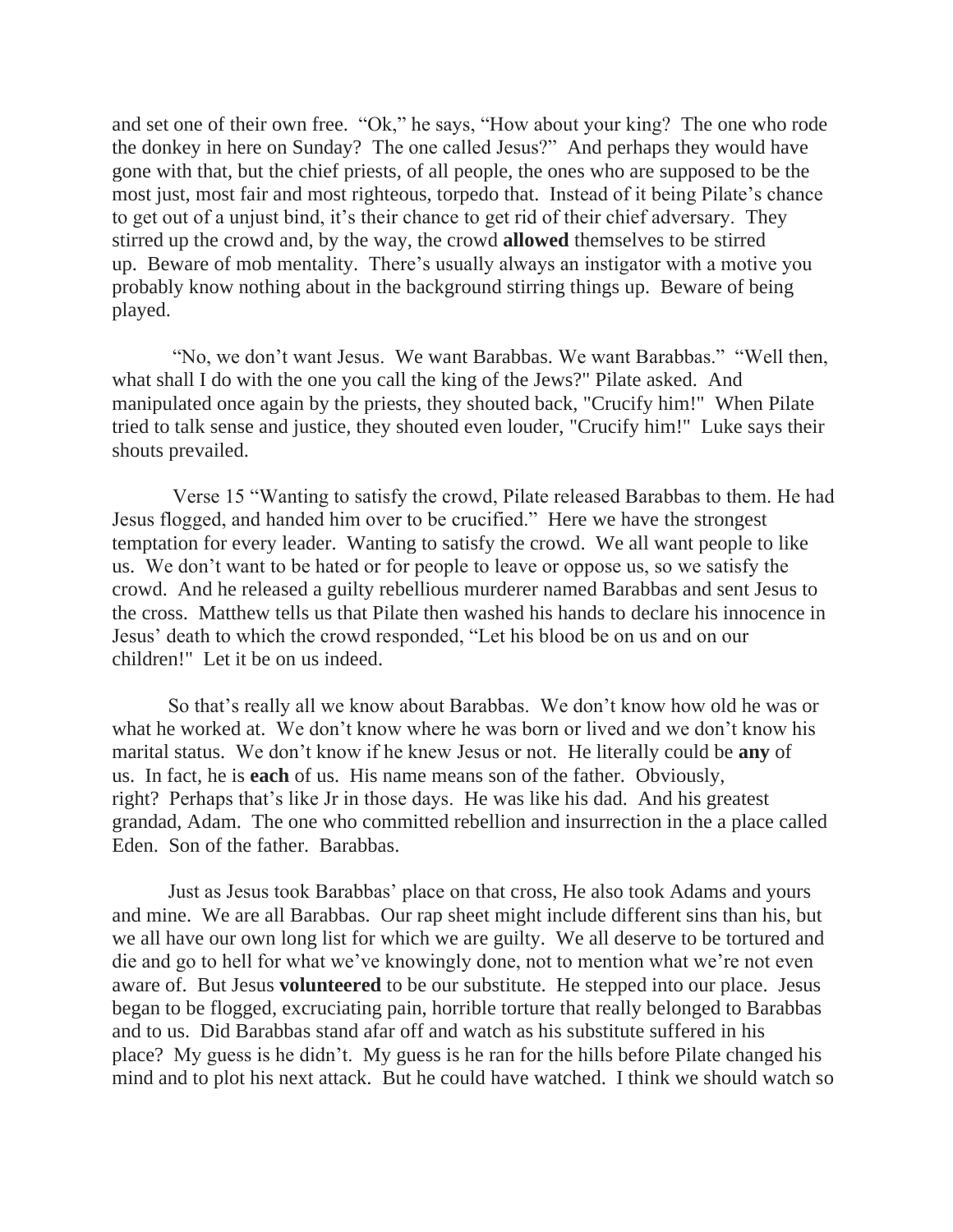that we might appreciate all that our Substitute did for us. That's why we should come to the Love Feast today and Good Friday service this week.

Look at the next few verses. 16 The soldiers led Jesus away into the palace (that is, the Praetorium) and called together the whole company of soldiers. 17 They put a purple robe on him, then twisted together a crown of thorns and set it on him. 18 And they began to call out to him, "Hail, king of the Jews!" 19 Again and again they struck him on the head with a staff and spit on him. Falling on their knees, they paid homage to him. 20 And when they had mocked him, they took off the purple robe and put his own clothes on him. Then they led him out to crucify him." It's important of us to watch what our substitute suffered for us.

All of this should have happened to Barabbas. The crown of thorns, the spit, the beating, the mocking, the nails and the spear. Jesus deserved NONE of it. Barabbas deserved it all. We deserve it all. It all belonged to him. And to us. But Barabbas had a substitute stand in for him that day and pay for his sin and take his punishment and torture and abuse and death. And so do we. If we will accept Him.

Looking ahead nearly 800 years, God, through Isaiah prophesied this about that day, "…his appearance was so disfigured beyond that of any man and his form marred beyond human likeness — …Isa 53:3-6 He was despised and rejected by men, a man of sorrows, and familiar with suffering. Like one from whom men hide their faces he was despised, and we esteemed him not. 4 Surely he took up **our** infirmities and carried **our** sorrows, yet we considered him stricken by God, smitten by him, and afflicted. 5 But he was pierced for **our** transgressions, he was crushed for **our** iniquities; the punishment that brought **us** peace was upon him, and by his wounds **we are healed**. 6 **We all**, like sheep, have gone astray, **each of us** has turned to his own way; and the Lord has laid on him the iniquity **of us all**." We all like Barabbas, have gone astray. Each of us rebelled against God. Our own insurrection against our Creator. And Jesus stepped in to take our punishment and our sin that we might have peace and that we might be healed.

What did Barabbas do after that? Did he, as Peter says many do, return to his sin as a dog to its vomit? Did he continue to rebel and plot and kill? Or did he become a follower. We do not know. Certainly, you would hope that he turned from his sin. That this new lease on life, this fresh start, this Divine intervention was not without effect. But sadly, it could well have been. Too often I've seen people in similar situations whom God has healed or freed or delivered from hopeless situations get up and walk away from Him and return to their sin like a dog to its vomit. What will **you** do knowing that Jesus took your place, your flogging, your punishment, your cross?

Whenever somebody subbed for me at school, I always tried to thank them when I could. They took my punishment for that day  $\mathcal{O}$ . But they also got paid for it. Jesus not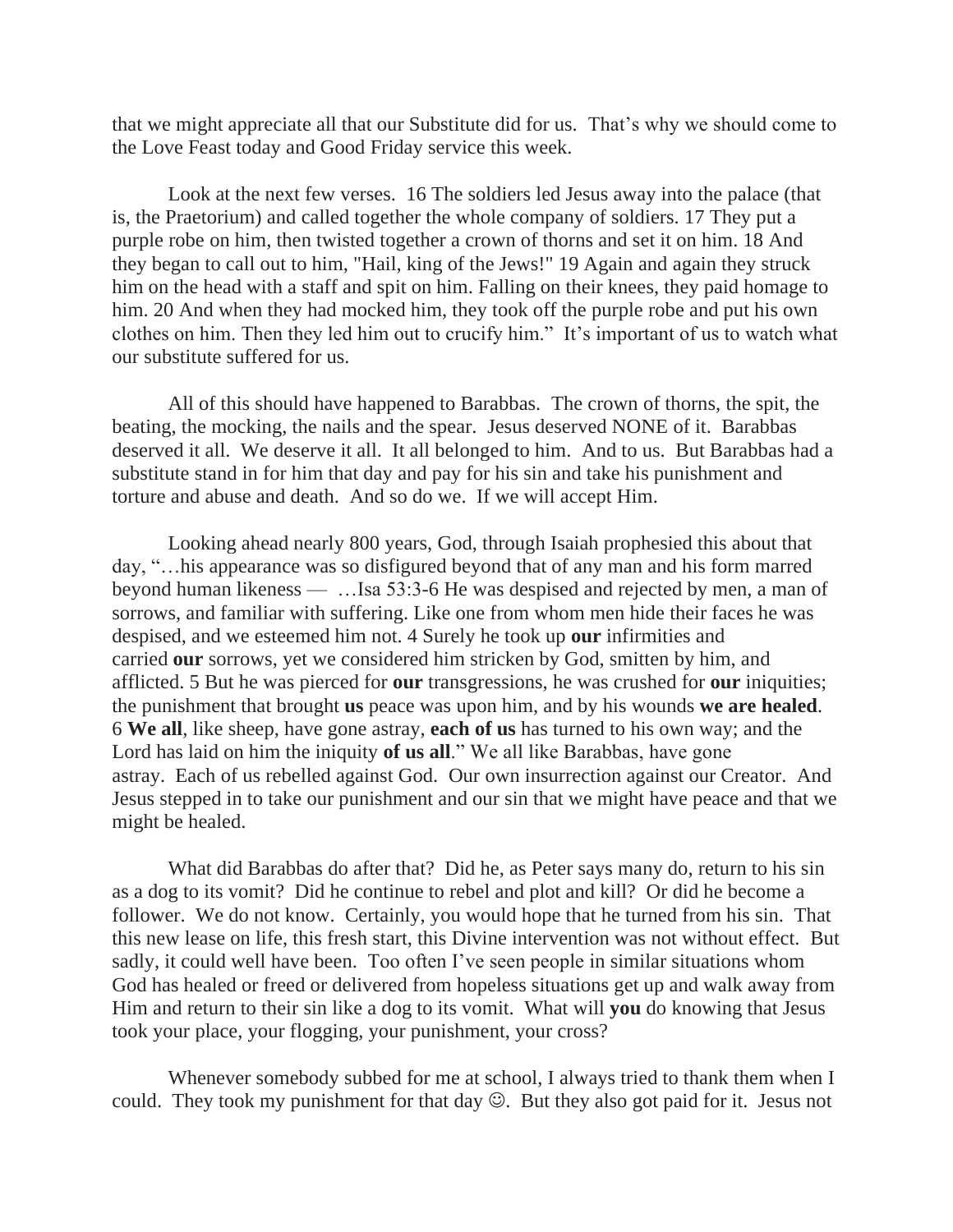only took all my punishment, He also did it all at His own expense. I had nothing to offer Him but my sin and my heartache and neither do you. He didn't get \$3000 or anything else. His motivation was not money or fame. It was and is love. He took our place because He loves you and wanted to save you not just from torture and a miserable death, but from an eternal death in hell.

And so I want to challenge us to do four things before we finish today. 1. I want to challenge you to look into Barabbas' face and see your own. For you are he. Realize the seriousness and hopelessness of your condition and the enormous gift that Jesus gave you as well as the enormous cost. 2. I challenge you to take some time this week to read, to remember, and to reflect on what exactly Jesus did for you. The pain He endured, the agony He experienced, and the death He died in your place. 3. I challenge you to accept Jesus' substitutionary death. Barabbas had no problem doing that but many people do today. For whatever reason, they resist and refuse this greatest gift ever offered. Don't make that eternal mistake. There is no other substitute and if you don't accept what Jesus did for you, you will suffer eternally in hell. Let His blood be on you. And 4. I challenge you, having received this gift to thank, worship, glorify, obey and serve the One who took your place, your Substitute! Let pure worship flow out of your heart as you ponder what He did for you. Let praise and thanksgiving flow from your lips in prayer and in song. And obey Him faithfully. Instead of getting up and going on like nothing ever happened, let us follow and serve Him each moment that remains in our lives.

## Barabbas's Story

George Bowers, 11/2007 I had murdered. Was caught and tried. Condemned and to be crucified. When just that moment through the gate, Stepped one Man who changed my fate. He came along and just in time, Though He'd committed not a crime. Pilate tried to let Him go, But all the Jews cried loudly, "NO!" Instead they wanted me released, When Pilate agreed, their shouting ceased. He got my stripes, my cross, my grief, While undeserved, I felt relief. And as we passed I caught His eye, This man that for me would surely die. Instead of hatred, I saw love, And knew this Man was from above.